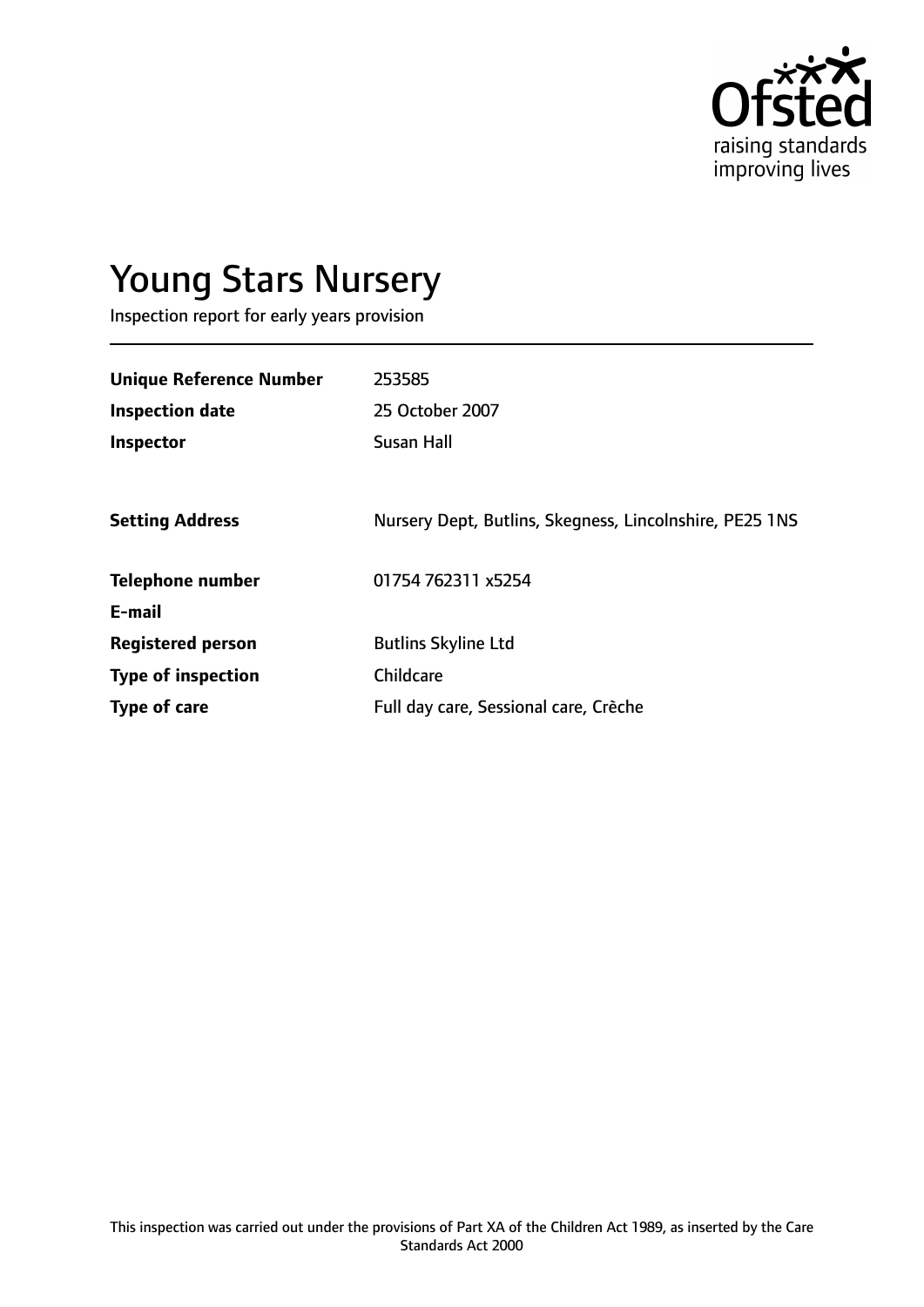#### **ABOUT THIS INSPECTION**

The purpose of this inspection is to assure government, parents and the public of the quality of childcare and, if applicable, of nursery education. The inspection was carried out under Part XA Children Act 1989 as introduced by the Care Standards Act 2000 and, where nursery education is provided, under Schedule 26 of the School Standards and Framework Act 1998.

This report details the main strengths and any areas for improvement identified during the inspection. The judgements included in the report are made in relation to the outcomes for children set out in the Children Act 2004; the National Standards for under 8s day care and childminding; and, where nursery education is provided, the *Curriculum guidance for the foundation stage.*

The report includes information on any complaints about the childcare provision which Ofsted has received since the last inspection or registration or 1 April 2004 whichever is the later.

#### **The key inspection judgements and what they mean**

*Outstanding: this aspect of the provision is of exceptionally high quality Good: this aspect of the provision is strong Satisfactory: this aspect of the provision is sound Inadequate: this aspect of the provision is not good enough*

For more information about early years inspections, please see the booklet *Are you ready for your inspection?* which is available from Ofsted's website: *www.ofsted.gov.uk.*

# **THE QUALITY AND STANDARDS OF THE CARE**

On the basis of the evidence collected on this inspection:

The quality and standards of the care are satisfactory. The registered person meets the National Standards for under 8s day care and childminding.

#### **WHAT SORT OF SETTING IS IT?**

Butlins Nursery Centre opened 20 years ago. It operates day care provision from a single story building, alongside holiday accommodation, on their campus situated on the outskirts of the east coast town of Skegness.

The Team Crèche offers full day care for children of staff working on site. There is one main room for activities with an adjoining sleep room and toilets. Appropriate kitchen, staff and office facilities are provided. Children have access to fully enclosed gardens for outside play. The Team Crèche is registered to care for 20 children from two to under six years. There are currently 38 children aged from two to under six years on roll in the Team Crèche. There are no children in receipt of funding for early education. Children attend for a variety of sessions. Team Crèche sessions are between 08:30 and 18:00 daily in summer and from Monday to Saturday in winter.

For families on holiday in the resort there is a 'Tweenies' room for children under two with an adjoining sleep room. There is also a 'Playroom' for children aged two to five with an adjoining quiet room. Both age groups have their own toilet /nappy changing facilities. This facility is registered for 29 children aged from birth to five years and families request places on a day-to-day basis. The 'Tweenies' room takes nine of these children and the 'Playroom' can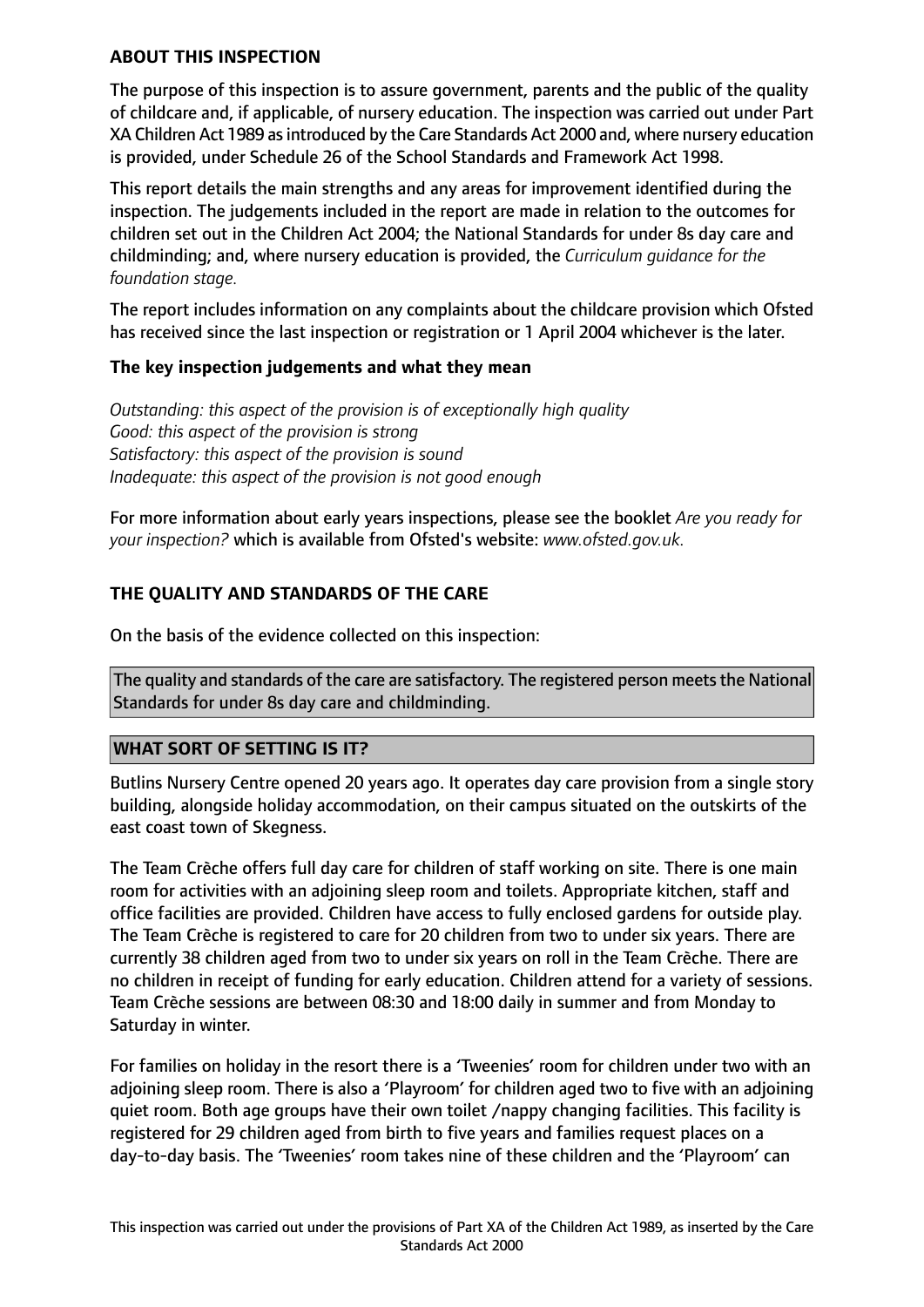take 20 children. This facility is open seven days a week, all year round. Sessions are from 10:00 to 12:00 and 14:00 to 16:00 daily.

There are 17 staff who work with the children on a full-time or part-time basis. All of the staff have early years qualifications to National Vocational Qualification Level 3 or above. The setting is involved with the Early Years Development and Childcare Partnership.

In the centre of the building and using the same entrance and exit is an on-site clubroom used by children aged five to eight with parental attendance and Redcoat staff supervision during certain hours. This facility is not required to be part of the registration.

## **THE EFFECTIVENESS OF THE PROVISION**

## **Helping children to be healthy**

The provision is satisfactory.

Children have sound opportunities to develop healthy lifestyles. They regularly use the high quality outdoor play equipment which promotes physical exercise well. Children can try a good range of healthy fruit snacks and drinks. Lunches cooked in the team diner are available for those in the crèche. However, while there are some healthy lunchtime options available the overall choices do not promote a healthy lifestyle well enough. Children in the crèche also bring a packed snack from home for the afternoon and staff are aware that these often do not contain sufficient healthy choices. While staff are aware of health related issues they have not tackled these well enough to give clear messages about the importance of a healthy lifestyle to children and parents.

The children remain in good health because staff in the crèche and nursery section have an effective awareness of current issues in the areas that they work in. Accidents which children have are well handled by staff and signed accident records are kept and staff know procedures to follow when these accidents occur. Children's individual health needs are satisfactorily met as a result of the fact that parents give prior written permission for medicines and records of all those administered are diligently kept. In the crèche, parents fill in a book each day with pertinent information before they leave their child with staff, ensuring there is a record, for instance, if someone is picked up early to go to the dentist. Illness in children is soundly managed partly because a policy on how to handle child sickness is in place and adhered to. Staff are vigilant in cleaning the indoor areas and equipment to a high standard thereby keeping childhood illnesses and the risk of food poisoning at bay.

# **Protecting children from harm or neglect and helping them stay safe**

#### The provision is satisfactory.

Children's safety is generally well supported because staff in the crèche and nursery sections are well qualified and have good understanding of their roles in supporting the children. They are trained in all relevant areas including child protection requirements. Fire safety procedures are understood well and related checks of equipment and the premises are thorough. Children in the crèche are kept safe on visits around the resort because procedures for keeping safe are reinforced well. There is a range of detailed risk assessments for equipment and some activities but these have a few gaps in terms of assessing the risk during certain parts of the day in the central area.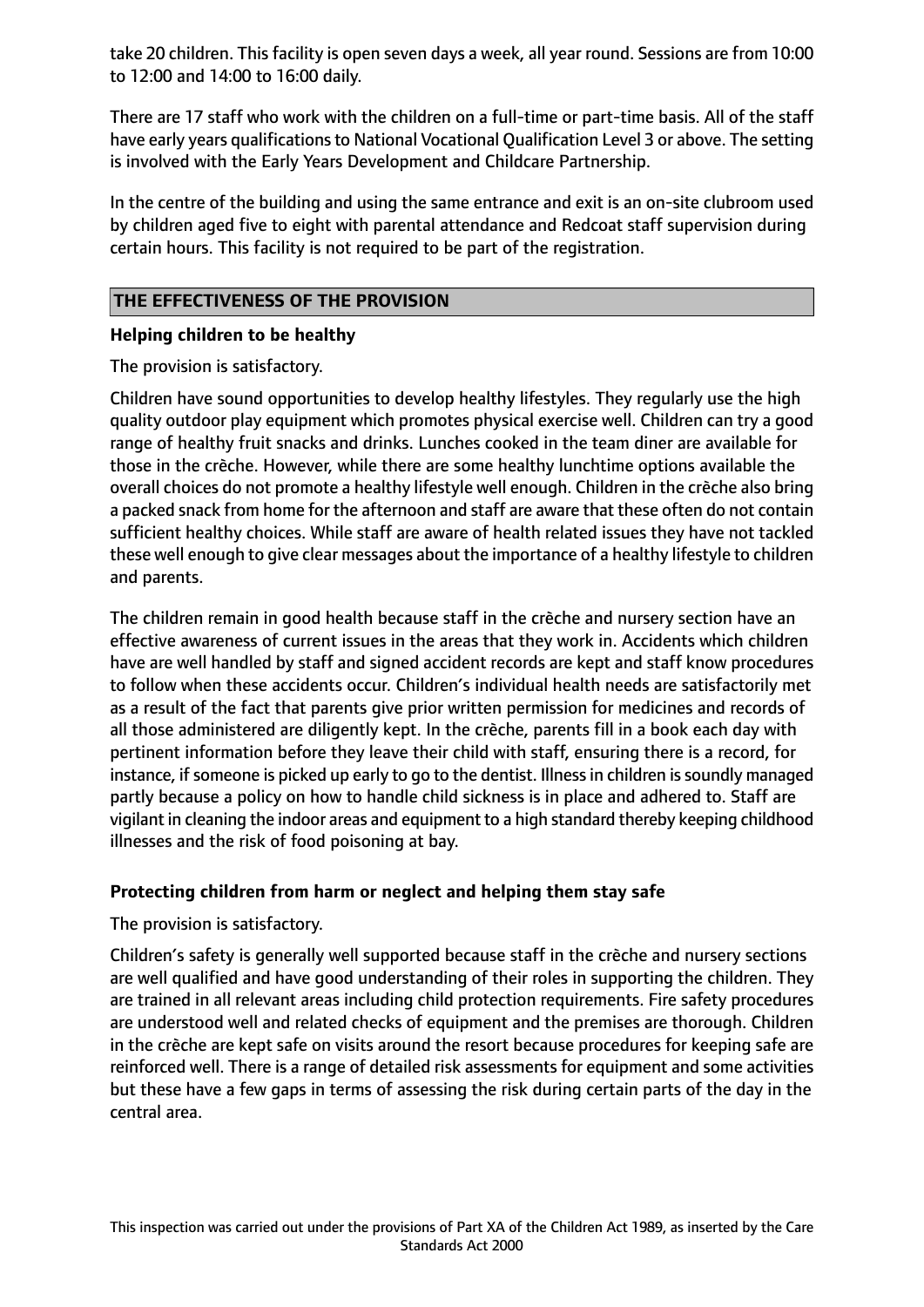The children are cared for in separate rooms to meet the needs of the different ages and length of time they are on site. All three areas are large and very well maintained and equipped. They are bright and stimulating and each has their own separate and well fenced outdoor play area and attached sleep facilities.

Children's safety is a priority for staff who are vigilant in the way they protect all children and do their best within the confines of the current arrangements. In the centre of the large building is a clubroom and adjoining indoor soft play area. This is open for children under the age of eight accompanied by a parent. There are also several themed parties held in this area. As there is currently no separate entrance and exit for these activities prior to the start and end of this period there is a very large number of parents and carers, unknown to the setting, moving around the general nursery and crèche areas. This presents real challenges to staff in all parts of the building to ensure that children are safe and secure. The situation raises clear concerns and has the potential to compromise children's safety.

## **Helping children achieve well and enjoy what they do**

## The provision is good.

Children like using a very good range of soft play equipment and suitable toys. They really enjoy learning how to climb, balance and move along the equipment and finding out how they can make things happen. For some children this may be their first time away from parents and carers in such a setting. Staff are responsive to their needs and support them well. Children in the playroom also enjoy the large range of equipment including role play and dressing up clothes. They like using art and craft materials and are proud of their work. Even the youngest children are encouraged to have a go at something new. All of these activities are well supported by staff, they have a caring approach which helps build children's confidence well.

Children achieve well. This is mainly because the needs of children of different age ranges are catered for effectively through a very good range of equipment which is readily available to all. This is a real strength and leads to much enjoyment by children, a growing awareness of the need to play safely and a very positive approach to active play in even the youngest children. Children have opportunities to develop their information and communication technology skills as a computer is available at certain times in an adjoining area for them to use.

# **Helping children make a positive contribution**

# The provision is good.

Children make a good contribution to the nursery and crèche because staff have effective expectations of how all can work together. Children's self-esteem is promoted well through good use of praise for their efforts. Good behaviour, self confidence and social skills are also encouraged well because staff give clear messages about behaviour as seen during interventions in minor squabbles over who uses outdoor equipment. Information to parents about procedures and sanctions is clearly displayed. Children's behaviour is well managed and staff are sensitive but clear about what is acceptable or not. Children's multicultural awareness is developed well, for example, by the use of resources. Clear printed signs in another language were recently put up around the crèche to support children's developing skills.

Children's individual needs are met well. There is an effective recording system assessing what the children can do and passing on such information to other staff. Staff have a good awareness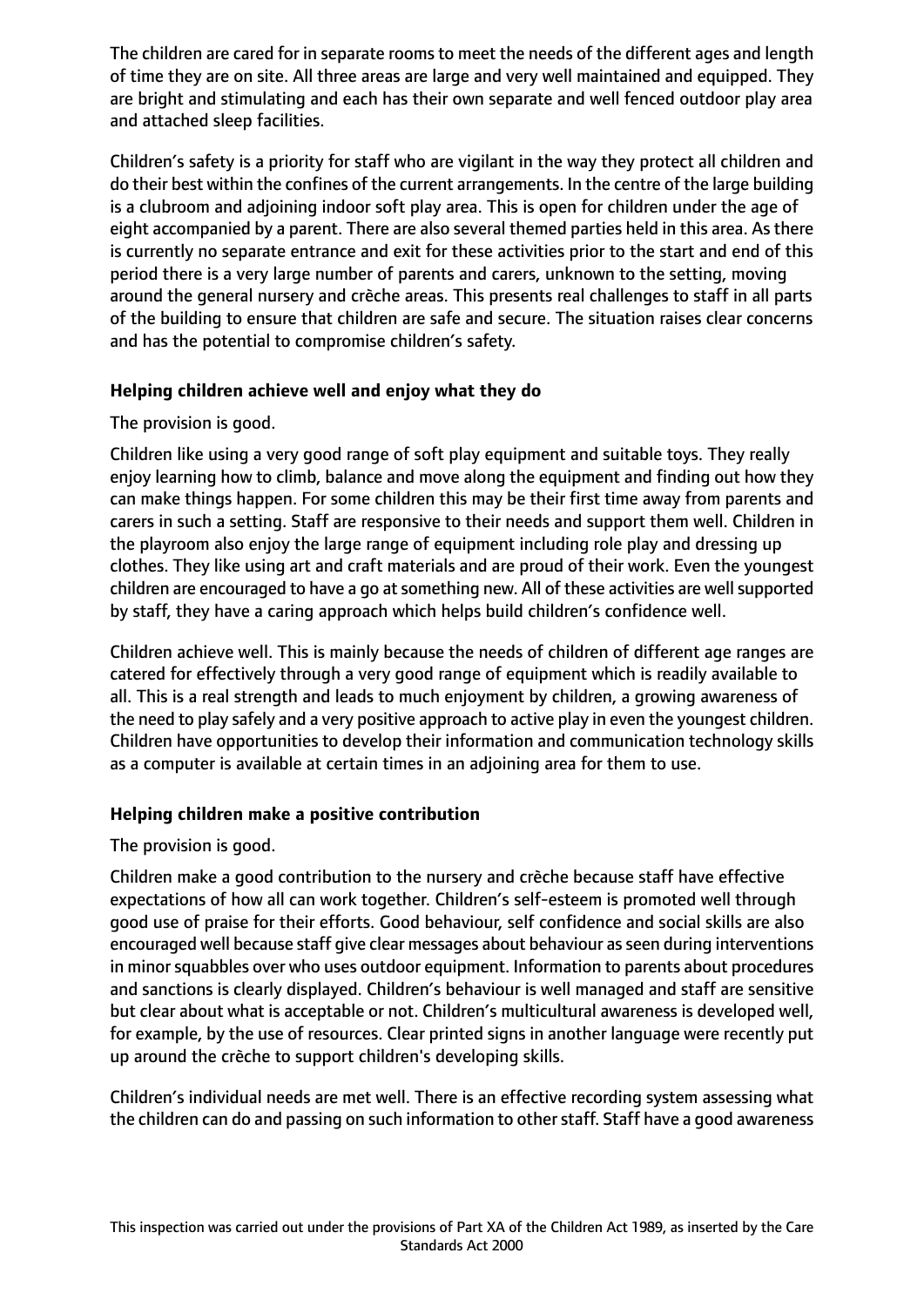of the importance of meeting each child's needs. Procedures are in place to identify whether children in the crèche may need additional support.

Staff have developed good relationships with parents and effective partnership working has been established. Children's interests are developed because staff ask parents to share their knowledge and keep them informed about important issuesthat affect their child. This promotes a feeling of confidence amongst parents that staff care for their children well. Staff have effective procedures to pass on good quality information about what the children have done even if only visiting the facilities for a short time. Children's learning is also promoted well through the suggested activities information that is provided to parents to support learning at home.

## **Organisation**

The organisation is satisfactory.

Overall the provision meets the needs of the range of children for whom it provides. Children enjoy a good range and balance of activities in the crèche because routines are well planned and established. The day is planned by staff to ensure coverage of national guidance for the appropriate ages. Children in the crèche and nursery sections have many opportunities to make choices in the type of equipment they wish to use. Children have continuity in the care offered because turnover of staff is relatively low and the key worker system provides a familiar face to children and parents.

Much of the required documentation is of at least a satisfactory standard. However, there are a few gaps in documentation including risk assessments for the use of the central area during peak times. The organisation of staffing for children attending the 'Tweenies' sessions and the 'Playroom' is difficult because of the unknown number of children attending. Therefore there is a system to average out the staff to child ratios which does not entirely meet the national requirements for the younger children in the playroom.

Discussion with the staff available and a scrutiny of documentation indicates that monitoring of the quality of provision is satisfactory. Staff in all parts of the setting assess the strengths and weaknesses in provision. They are aware of many of the issues identified in the inspection.

#### **Improvements since the last inspection**

At the last inspection the staff were asked to improve the provision for information and communication technology. While there has been some change in resources and organisation in this area more remains to be done to ensure this is effective. The setting was also asked to revise the child protection policy to include the procedures to be followed in the event of an allegation being made against a member of staff. This has been met. These measures ensure that children's welfare, safety and learning have been improved successfully.

#### **Complaints since the last inspection**

Since the last inspection there have been no complaints made to Ofsted that required the provider or Ofsted to take any action in order to meet the National Standards.

The provider is required to keep a record of complaints made by parents, which they can see on request. The complaints record may contain complaints other than those made to Ofsted.